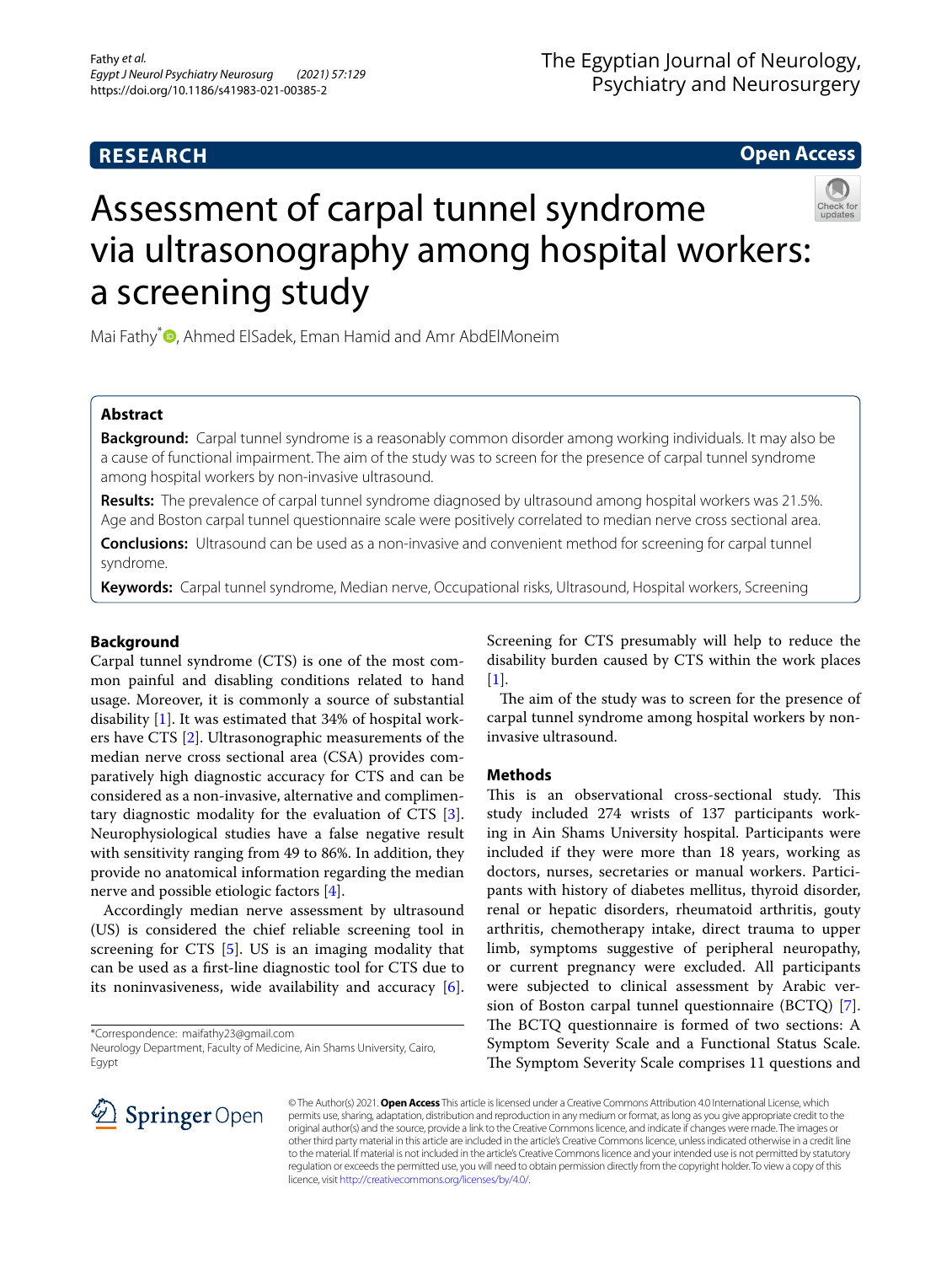the FSS comprises eight questions. Each question scoring ranges from one (no symptoms) to fve (very severe symptoms) [\[7\]](#page-4-6). Median nerve area was measured using ultrasound (Esaote, my lab fve, Italy). Linear 5–12 MHz probe was placed on distal wrist between pisiform bone medially and scaphoid bone laterally to provide short axis view of median nerve at its inlet to carpal tunnel. CSA of both median nerves was measured from inner border of epineurium. A  $CSA > 10$  mm<sup>2</sup> was considered to be diagnostic for CTS. CSA>10 mm<sup>2</sup> and less than 13 mm<sup>2</sup> was considered mild,  $CSA > 13$ mm<sup>2</sup> and less than 15 mm<sup>2</sup> was considered moderate. CSA> 15mm2 was considered severe [[8\]](#page-4-7).

All procedures performed in the study were in accordance with the ethical standards of the faculty of medicine, Ain Shams University research and ethical committee. Written informed consent was obtained from participants for participation.

Statistical analysis: Statistical analyses were done using SPSS 25 (IBM SPSS ver. 25, NY, USA, 2017). Level of significance was defined as  $p < 0.05$ . *T* test was used for continuous variables (results are referred to as

<span id="page-1-0"></span>**Table 1** Demographics of total sample

|                            |             |           | <b>Total subjects</b><br>$(Number = 137)$ |         |  |
|----------------------------|-------------|-----------|-------------------------------------------|---------|--|
|                            |             |           | <b>Number</b>                             | Percent |  |
| Age (mean $\pm$ SD)/median |             |           | $(40.53 \pm 11.234)/41$                   |         |  |
| Gender                     | Male        |           | 35                                        | 25.5    |  |
|                            | Female      |           | 102                                       | 74.5    |  |
| Occupation                 | Medical     | Physician | 20                                        | 14.6    |  |
|                            |             | Nurse     | 56                                        | 40.9    |  |
|                            | Non-medical | Secretary | 36                                        | 26.3    |  |
|                            |             | Worker    | 25                                        | 18.2    |  |

<span id="page-1-1"></span>

| Table 2 Clinical characteristics of total sample |  |
|--------------------------------------------------|--|
|--------------------------------------------------|--|

means±standard deviation), and Chi square test for categorical ones (results are referred to as frequency and percentage). In addition, Kruskal–Wallis as well as Mann–Whitney Test were used in subgroup analysis. Pearson correlation and linear regression were used to test correlation and prediction between related continuous variables.

## **Results**

The mean age of participants was  $40.53 \pm 11.234$ (range  $=20-75$ ). Among them 35 (25.5%) were males, 102 (74.5%) were females, 20 (14.6%) were physicians, 56 (40.9%) were nurses, 36 (26.3%) were secretaries,  $25$  ([1](#page-1-0)8.2%) were manual workers (Table 1). The mean BCTQ was  $19.86 \pm 3.42$  (range=19-51). The mean median nerve CSA by ultrasonography was  $9.08 \pm 2.5$ mm<sup>2</sup> . Among the study population 59(21.5%) were found to have abnormal median nerve CSA, 47(79.7%) were mild, 7 (11.9%) were moderate and 5(8.5%) were severe (Table [2](#page-1-1)). Abnormal BCTQ ( $\geq$  19) was found in  $39(14.2%)$  participants. There was a positive significant correlation between median nerve CSA and both BCTQ score ( $r = 0.388$ ,  $p = <0.001$ ) and age ( $r = 0.346$ ,  $p = < 0.001$  $p = < 0.001$ ) (Fig. 1). There was also a weak positive correlation between BCTQ score and age (*r*=0.158,  $p = 0.009$ ). There was significant difference between participants with normal and abnormal median nerve CSA regarding age being older in the abnormal group  $(39.25 \pm 11.378; 45.17 \pm 9.403)$   $(p = < 0.001)$ , while there was no diference between both groups regarding gender and occupation  $(p=0.718, 0.622,$  respectively). There were significant differences between means of median nerve CSA and BCTQ  $(p = < 0.001)$ when compared by *T* test between normal and abnormal groups (Table [3](#page-2-1)). It was found that 29(19.1%) of the medical group (physicians and nurses) and 30(24.6%)

|                                                         |                                   |                                    | <b>Total examined nerves</b><br>$(number = 274)$ |         |  |
|---------------------------------------------------------|-----------------------------------|------------------------------------|--------------------------------------------------|---------|--|
|                                                         |                                   |                                    | <b>Number</b>                                    | Percent |  |
| Median nerve CSA by US ( $mm2$ ) (mean $\pm$ SD)/median |                                   |                                    | $(9.08 \pm 2.5)/9$                               |         |  |
| $BCTQ$ (mean $\pm$ SD)/median                           |                                   |                                    | $(19.86 \pm 3.42)/19$                            |         |  |
| <b>BCTQ</b>                                             |                                   | Normal $(< 19)$                    | 236                                              | 85.8    |  |
|                                                         |                                   | Abnormal $(>19)$                   | 39                                               | 14.2    |  |
| Median nerve CSA by US                                  | Normal $(< 10$ mm <sup>2</sup> )  |                                    | 215                                              | 78.5    |  |
|                                                         | Abnormal $(>10$ mm <sup>2</sup> ) | Mild ( $> 10$ mm $2^2$ )           | 47                                               | 79.7    |  |
|                                                         |                                   | Moderate $(>13$ mm2 <sup>2</sup> ) | $\overline{7}$                                   | 11.9    |  |
|                                                         |                                   | Severe ( $> 15$ mm2 <sup>2</sup> ) | 5                                                | 8.5     |  |
|                                                         |                                   | Total                              | 59                                               | 21.5    |  |

*CSA* cross sectional area, *US* ultrasound, *BCTQ* Boston carpal tunnel questionnaire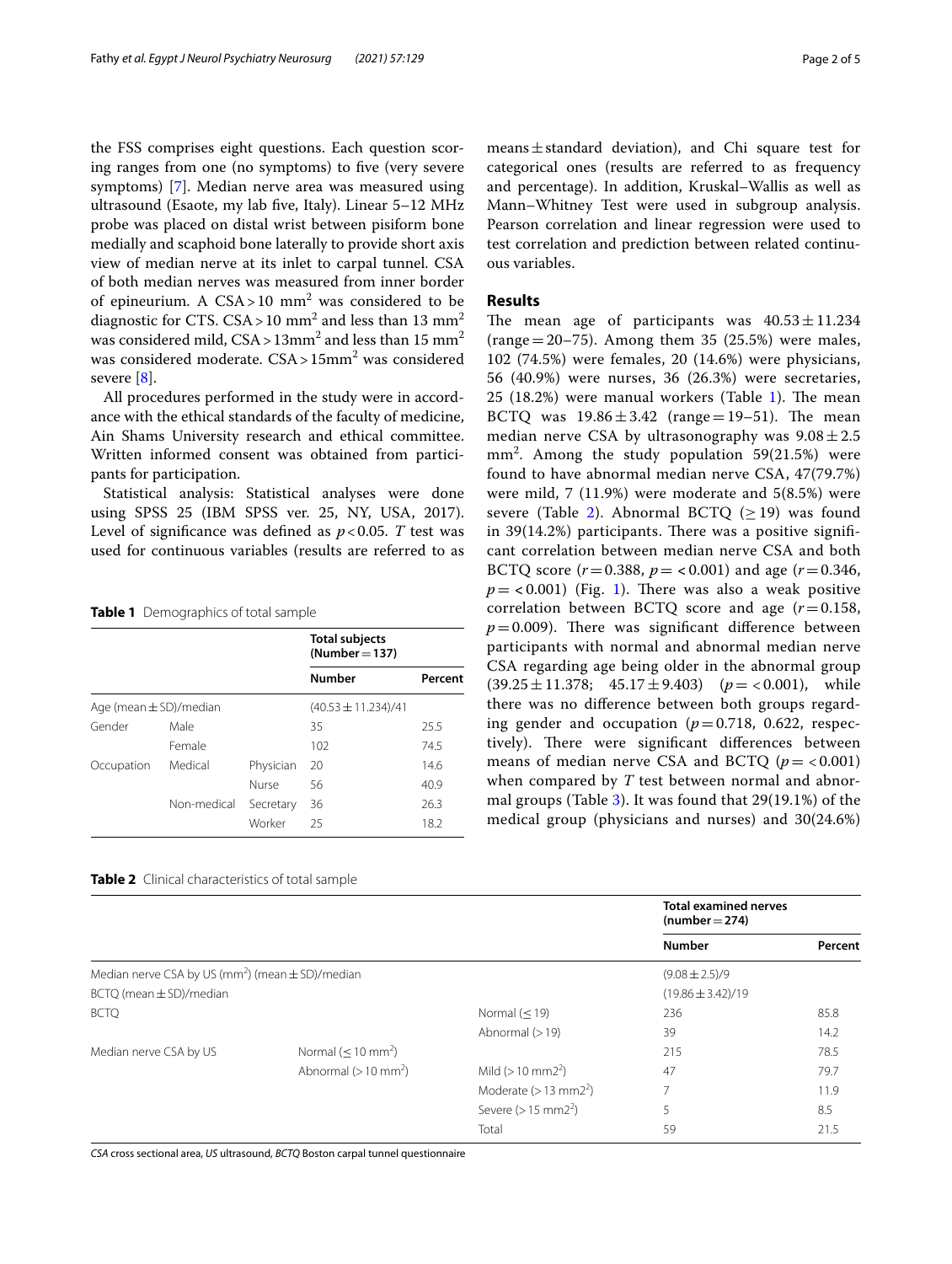

<span id="page-2-1"></span><span id="page-2-0"></span>**Table 3** Comparison between participants with normal and abnormal median nerve CSA

|                                           |             | Normal<br>$(No. = 215)$ |            | Abnormal<br>$(No. = 59)$ |            | T test/Chi*  |             |
|-------------------------------------------|-------------|-------------------------|------------|--------------------------|------------|--------------|-------------|
|                                           |             | Mean/Number             | SD/percent | Mean/Number              | SD/percent | $t$ /chi $*$ | p           |
| Age                                       |             | 39.25                   | 11.378     | 45.17                    | 9.403      | $-4.083$     | $< 0.001**$ |
| Gender                                    | Male        | 56                      | 26         | 14                       | 23.7       | $0.131*$     | 0.718       |
|                                           | Female      | 159                     | 74         | 45                       | 76.3       |              |             |
| Occupation                                | Medical     | 123                     | 57.2       | 29                       | 49.2       | $1.217*$     | 0.270       |
|                                           | Non-medical | 92                      | 42.8       | 30                       | 50.8       |              |             |
| Median nerve CSA by US (mm <sup>2</sup> ) |             | 8.09                    | 1.373      | 12.69                    | 2.299      | 14.690       | $< 0.001**$ |
| <b>BCTO</b>                               |             | 19.07                   | 0.506      | 22.71                    | 6.600      | 4.230        | $< 0.001**$ |

*CSA* cross sectional area, *US* ultrasound, *BCTQ* Boston carpal tunnel questionnaire \*Chi test

\*\**p* value is signifcant if<0.05

of the non-medical group (secretaries and workers) had abnormal median nerve CSA yet without signifcant difference ( $p=0.325$ ). However, there was a significant difference regarding BCTQ  $(19.27 \pm 1.003)$ ;  $20.59 \pm 4.915$ ,  $p = 0.004$ ). Fourteen (20%) males and 45(22.1%) females had abnormal median nerve CSA yet with no signifcant diference among gender  $(p=0.851)$ , although there was a significant difference regarding BCTQ score (19.20±0.861; 20.08±3.909)  $(p=0.003)$  (Fig. [2](#page-3-0)). In the current study, it was found that most of participants with abnormal median nerve CSA had mild degree (47 nerves), while 7 showed moderate degree and only 5 nerves showed severe degree of abnormal CSA. On comparing clinical characteristics among diferent degree of abnormal median nerve CSA, it was found that those with severe degree were older with signifcant diference yet gender, occupation as well as BCTQ showed no signifcant statistical diference among them (Table [4\)](#page-3-1).

Using linear regression analysis, it was found that age and BCTQ score can be used to predict change in median nerve CSA by u/s, i.e., increased age by 1 year causes increase in CSA by  $0.065$  mm<sup>2</sup>, and any increase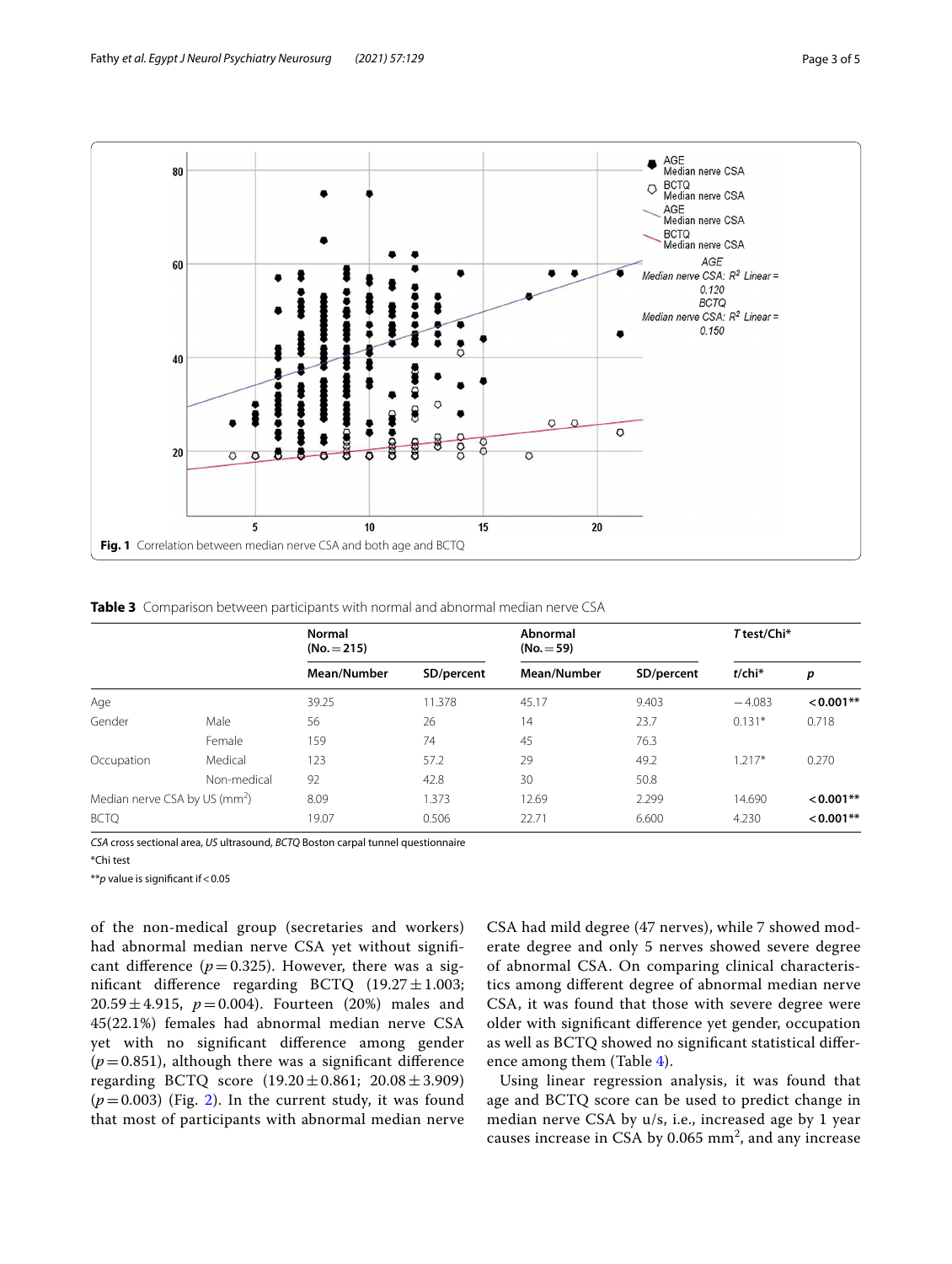

<span id="page-3-0"></span>in BCTQ score by one cause increase in CSA by 0.25 mm<sup>2</sup> (Table [5](#page-3-2)).

# **Discussion**

In this study hospital workers were screened for probable CTS using BCTQ score and median nerve CSA. Ultrasound can be used as a single screening tool for CTS independent from nerve conduction studies  $[9]$  $[9]$ . This study showed that 21.5% of hospital workers have CTS diagnosed by ultrasonography, a study by Castro et al. stated that CTS was diagnosed by ultrasonography in 34% of their sample [\[2\]](#page-4-1). We found that age and BCTQ signifcantly correlated with CSA and they can also be used as predictors of change in CSA. This finding was compatible with several studies  $[10-12]$  $[10-12]$ . Median nerve CSA was correlated to BCTQ values, previous studies showed positive association between ultrasound and other methods to diagnose CTS including the BCTQ score [\[13\]](#page-4-11). Ultrasound detected CTS in 21.5%, while BCTQ detected CTS in 14.2% indicating the ability of neurosonology to detect subclinical cases. Aktürk et al. stated that the CSA correlates to BCTQ severity and functional disability [\[14](#page-4-12)]. Despite higher BCTQ scores among females, there was no signifcant diference between both sexes regarding CSA. Both sexes, when adjusting the number and work-load, they would present almost equally with CTS [\[15](#page-4-13)]. Cazares-Manríquez et al. mentioned that CTS is a workrelated disorder almost equally among both sexes despite higher women sensitivity to describe their symptoms [[16\]](#page-4-14). Our results showed that there was significant difference regarding BCTQ between both medical and nonmedical group. The higher score of BCTQ in the medical group could be explained by the number of females in this group which are more sensitive to pain and express

<span id="page-3-1"></span>

|  |  |  |  |  |  | Table 4 Comparison between participants with abnormal median nerve CSA regarding clinical characteristics |
|--|--|--|--|--|--|-----------------------------------------------------------------------------------------------------------|
|--|--|--|--|--|--|-----------------------------------------------------------------------------------------------------------|

|                                           |             | Mild<br>$(No. = 47)$     | Moderate<br>$(No.=7)$       | Kruskal-Wallis/Chi*<br>Severe<br>$(No.=5)$ | Mild<br>vs moderate | Mild<br>vs severe | Moderate vs<br>severe |           |
|-------------------------------------------|-------------|--------------------------|-----------------------------|--------------------------------------------|---------------------|-------------------|-----------------------|-----------|
|                                           |             | Mean rank/<br>number (%) | Mean rank/<br>number $(\%)$ | Mean rank/<br>number (%)                   | p                   | р                 | р                     | p         |
| Age                                       |             | 29.26                    | 22.29                       | 47.80                                      | $0.032**$           | 0.290             | $0.018**$             | $0.032**$ |
| Gender                                    | Male        | 11(23.4%)                | 2(28.6%)                    | 1(20%)                                     | $0.936*$            |                   |                       |           |
|                                           | Female      | 36(76.6%)                | 5(71.4%)                    | $4(80.0\%)$                                |                     |                   |                       |           |
| Occupation                                | Medical     | 21(44.7%)                | 5(71.4%)                    | $3(60.0\%)$                                | $0.368*$            |                   |                       |           |
|                                           | Non-medical | 26 (55.3%)               | 2(28.6%)                    | $2(40.0\%)$                                |                     |                   |                       |           |
| Median nerve CSA by US (mm <sup>2</sup> ) |             | 24.00                    | 51.00                       | 57.00                                      | $< 0.001**$         | $< 0.001**$       | $< 0.001$ **          | $0.003**$ |
| <b>BCTO</b>                               |             | 27.79                    | 36.57                       | 41.60                                      | 0.103               |                   |                       |           |

*CSA* cross sectional area, *US* ultrasound, *BCTQ* Boston carpal tunnel questionnaire

\*\**p* value is signifcant if<0.05

#### <span id="page-3-2"></span>**Table 5** Linear regression analysis

|             |       | Unstandardized coefficients | Standardized      |       | Sig.       | <b>Collinearity statistics</b> |            |
|-------------|-------|-----------------------------|-------------------|-------|------------|--------------------------------|------------|
|             |       | Std. error                  | coefficients beta |       |            | <b>Tolerance</b>               | <b>VIF</b> |
| Age         | 0.065 | 0.012                       | 0.292             | 5.426 | $< 0.001*$ | 0.975                          | .026       |
| <b>BCTO</b> | 0.249 | 0.039                       | 0.341             | 6.339 | $< 0.001*$ | 0.975                          | .026       |

Dependent variable; Median nerve diameter by US

\**p* value is signifcant if<0.05

<sup>\*</sup>Chi test